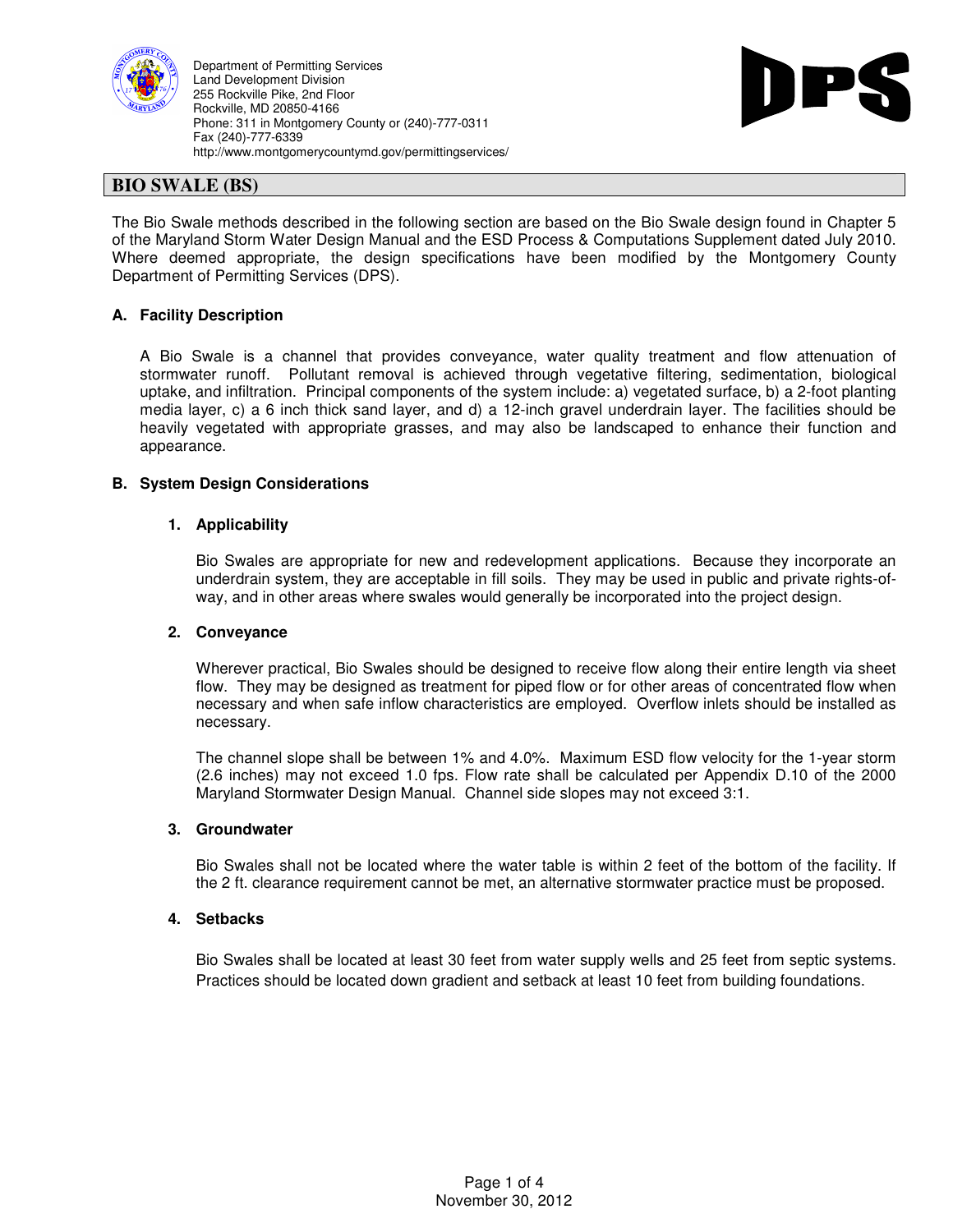## **C. Specifications and Details**

## **1. Sizing**

The Bio Swale shall be sized to capture and store 100% of the target treatment volume within the filter media (planting medium, sand, and underdrain stone). Surface ponding may not be calculated for swales since swales do not pond water, they convey it away. The surface of the Bio Swale shall be 2 to 8 feet in width. Planting medium shall be 24 inches deep. The width of the filter medium shall not be greater than the bottom width of the swale. Subsurface storage provided beyond the limits of the swale surface, or storage provided in excess of that required to treat the runoff for the 1 year, 24 hour design storm shall not be counted towards

the total ESDv provided. The total storage provided in the facility shall be computed as the storage provided in the filter medium, sand and underdrain stone layers. Computations shall account for the porosity ( $n = 0.40$ ) of the filter media.

Bio Swales may not be "enhanced" by placing additional stone storage below the 12-inch stone underdrain layer.

## **2. Inflow Design Criteria**

Runoff shall enter the Bio Swale in a non-erosive manner (less than 2 fps). Inflow may be via sheet flow, depressed curbs with wheel stops, curb cuts, level spreaders, over grass, or other acceptable conveyance methods.

## **3. Overflow Design Criteria**

Safe conveyance of the developed 10-year storm through the Bio Swale must be demonstrated. Overflow inlets may be installed as required. The invert of the inlet shall be 6 inches above the elevation of the flow channel to encourage filtration of flows, and a berm will be required to be installed behind the inlet. Berms or check dams are not allowed elsewhere in the swale. All underdrains must outfall to safe, stable locations. Overflow devices must not feed into perforated or slotted pipe sections or into the stone underdrain layer.

#### **4. Underdrain Pipe**

Underdrain piping is only required where inlets are installed to intercept flow, such as at locations along a swale where the allowable velocity in the channel is exceeded, or at the downstream end of a facility where it becomes necessary to outlet the underdrain stone to grade. At these locations, a 10 foot section of perforated underdrain must be installed which will drain directly into the inlet.

The underdrain pipe consists of 6-inch diameter schedule 40 or stronger perforated PVC pipe at 0.00% slope. The underdrain pipe will be placed within the gravel layer. A minimum of three inches of gravel must be placed under the pipe, with a minimum of 3 inches of gravel over the pipe. Perforations must be 3/8 inch in diameter and must be located 4 inches on center, every 90 degrees around the pipe. Perforated pipe must begin at least 12" inside the filter media. Filter fabric must **not** be wrapped around the underdrain pipe. An acceptable alternative to perforated pipe is 6" diameter schedule 40 slotted PVC pipe with 0.125 inch slots. Slots shall be 0.125 inches wide and a minimum of 1.9 inches in length, with a minimum of 4 slots per row and 4 rows per linear foot of pipe.

Access for cleaning all underdrain piping is needed. Watertight clean-outs for each pipe shall be level with the surface of the media. All cleanouts shall have a removable waterproof cap. Cleanouts must be capped immediately after filter media is in place.

The stone layer must run the length of the swale, including under driveway crossings.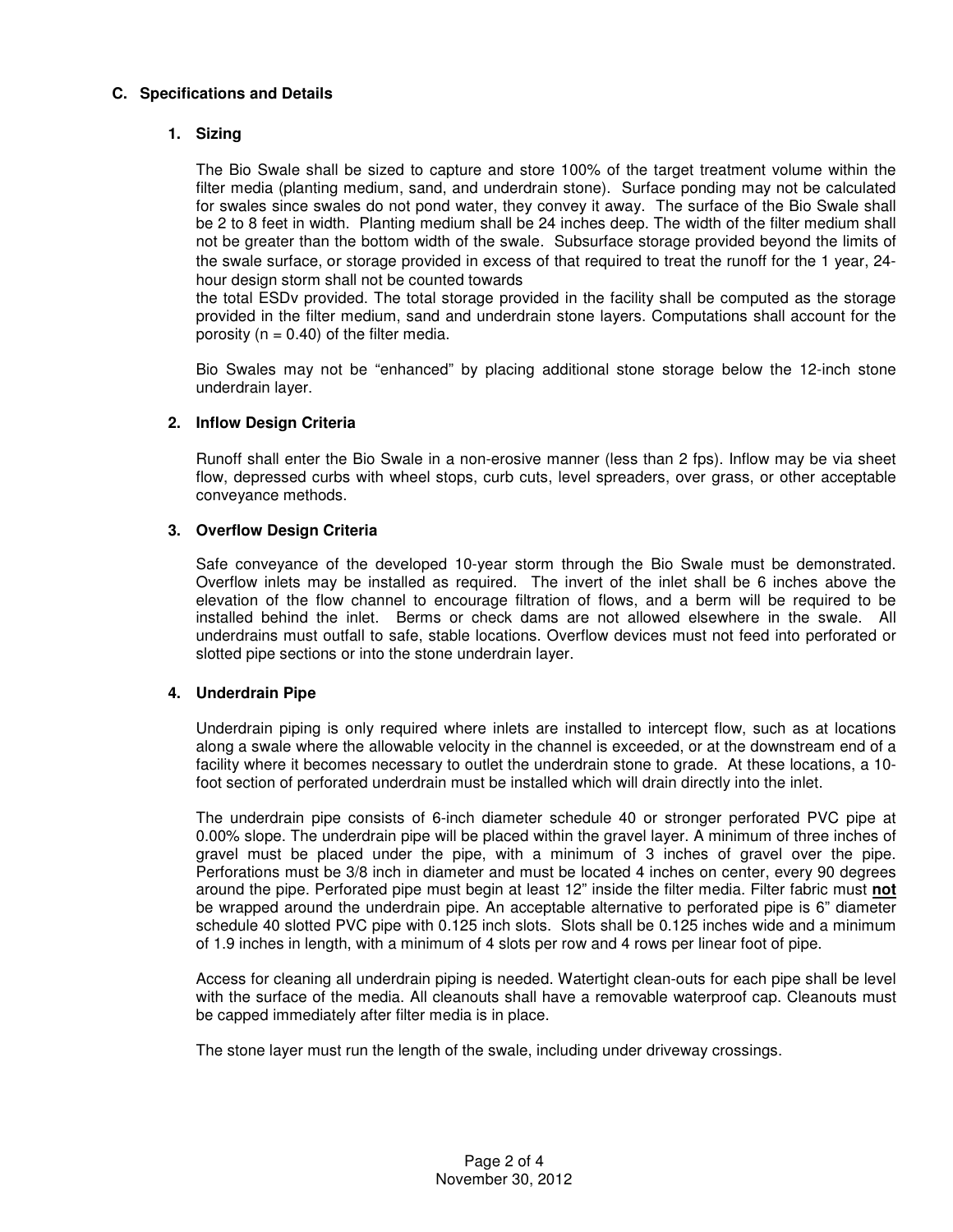## **5. Gravel Layer**

The gravel layer must meet MSHA size #7 (Table 901A), and shall be 12-inckes in depth. No geotextile or filter fabric is allowed to be placed horizontally anywhere within the filter media, except at driveway crossings, as shown in the typical section.

# **6. Sand Bed**

A minimum 6-inch fine aggregate sand layer shall be provided below the planting media. ASTM C33 or AASHTO M6 Fine Aggregate Concrete Sand is required per Montgomery County sand specifications.

## **7. Planting Medium**

The planting media shall be 24" thick and shall consist of 1/3 perlite or Solite, 1/3 compost and 1/3 topsoil. The perlite shall be coarse grade horticultural perlite. The compost shall be high grade compost free of stones and partially composted woody material. The topsoil shall meet the following minimum criteria: contain no more than 10% clay, 10-25% silts and 60-75% sand. The soil shall be free of stones, stumps, roots or other similar objects larger than 2 inches. The first layer of the planting medium shall be lightly tilled to mix it into the sand layer, so as not to create a definitive boundary. The planting material shall be flooded after placement. Any settlement that occurs shall be filled back to the design elevation.

## **8. Mulch**

When vegetated with grass, the Bio swale does not require a mulch layer. A typical location for a grassed Bio Swale would be in a public right-of-way. When the Bio Swale is landscaped with vegetation other than grass, a mulch layer is required. The surface mulch layer will consist of standard double shredded aged hardwood mulch. The mulch should be applied uniformly to a depth of 3 inches. Yearly replenishing may be necessary. Pine bark is not acceptable.

#### **9. Plant Materials**

Plants, through their pollutant uptake and evapo-transpiration of stormwater runoff, play a key role in the overall effectiveness of the Bio Swale. As mentioned above, the Bio Swale may be planted in turf grass where it is appropriate to do so, such as along roadways where visibility is a concern and where active landscape maintenance is unlikely. In cases where the Bio Swale is proposed to be landscaped in materials other than grass, tree, shrub and herbaceous plantings may be used. Both the number and type of tree and shrub plantings for the system may vary, especially where aesthetics or other considerations are critical to site development. While native plants are encouraged, they are not always appropriate in all situations. While no hard planting rule exists, the plants should be a mix of trees, shrubs and herbaceous materials. However, there should be 2 to 3 shrubs planted per tree and herbaceous plantings shall make up 40% of the total number of plants. Trees shall be a minimum of 1 ½ in. caliper, shrubs shall be minimum 2 gal. size and herbaceous plants shall be a minimum 1 gal size. Mature plant canopy should cover 85% of the Bio Swale. Alternative planting schemes, including use of ornamental grasses, may be considered in some situations, so long as the planting plan is designed by a Registered Landscape Architect registered in the State of Maryland, however lawn grasses are not appropriate for these facilities. All plantings shall be in accordance with the Montgomery County landscape guidelines. All landscape plans must be sealed by a registered landscape architect. Since the plants are an integral part of the Bio Swale system, no changes to the approved landscape plan will be allowed unless an alternate plant list, prepared by a registered landscape architect, has been approved by DPS prior to installation. Since plant availability can change, DPS suggests including an alternate plant list on the landscaping plans.